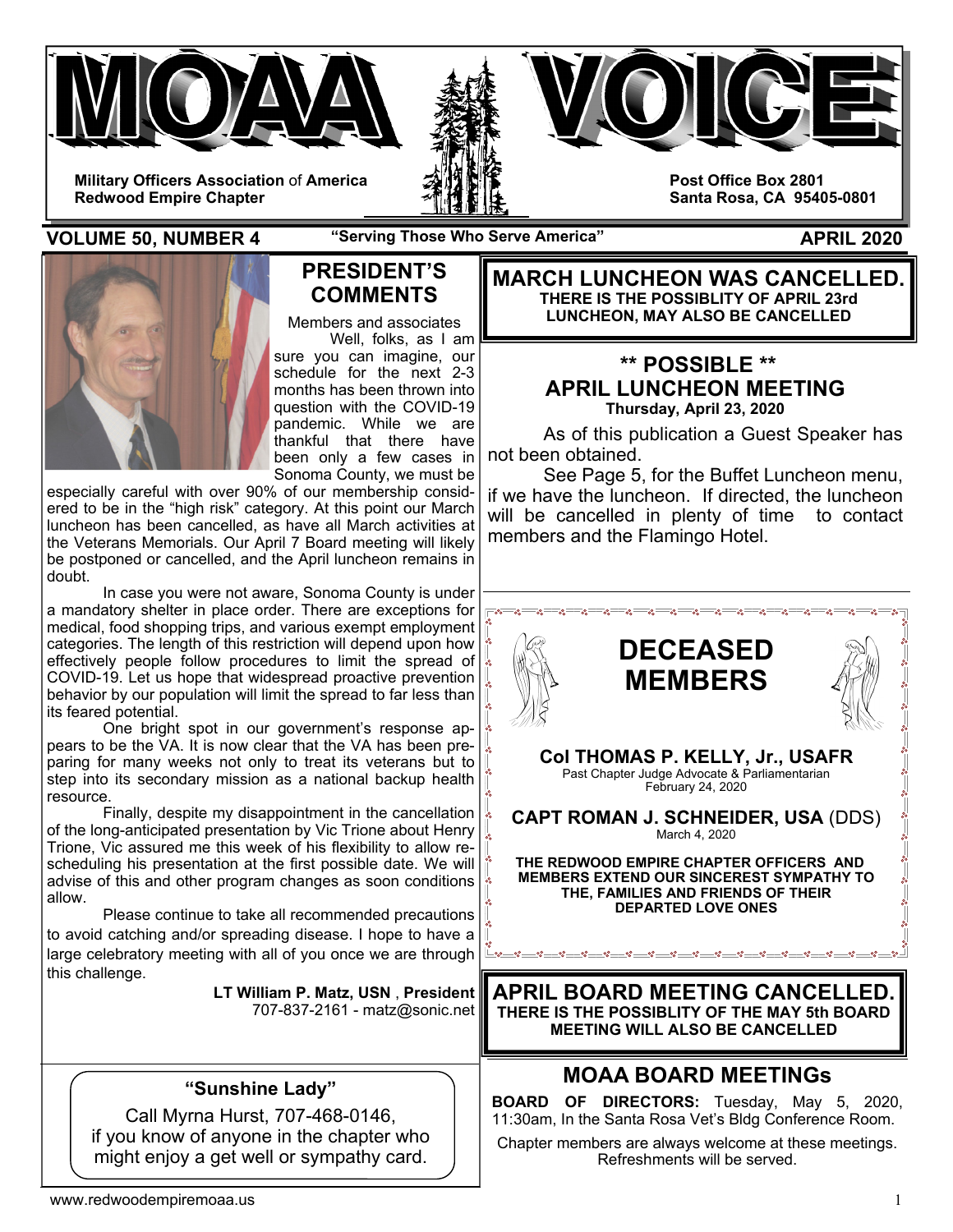## **Legislative Affairs – April 2020 LEGISLATION:**

### **Federal:**

**Chapter 61 of Title 10 – Retirement or Separation for Physical Disability**. In 2004, Congress approved concurrent receipt for retirees who are rated 50 percent disabled or greater prior to which military retirees could not receive both retirement pay and disability pay .

However, this left those who were medically retired prior to completing 20 years of military service could not receive this benefit which today represents more than 200,000 service members. They are called "Chapter 61 Retirees" which is an injustice. There will be more information on this subject later.

**"Widows Tax" SBP-DIC Offset.** Most of the information related to the "Widows Tax is valid. DAFS and DoD know who you are and will be in contact with you later, f not already done so. As was previously stated, there will be NO offset in 2020. The first reduction will be only in 2021 and will be completely removed by 2023.

If you do not have SBP eligibility because your military retiree spouse never enrolled, this change does not affect you. This is only for survivors who have eligibility for both SBP and DIC. This change does not allow members to enroll in SBP If you were not enrolled in SBP at the time of military retirement; you will not be allowed to enroll.

If you received a premium refund as a result of the DIC offset, the refund does not have to be returned to your pay agent as a part of the SBP-DIC Offset change. **State:**

**Property Taxes (Proposition 13** The recent election resulted in the defeat of the Proposition 13 Tax measure which would allow for bonds for schools, parks etc.

However, a major hurdle for property taxes under Proposition 13 passed in 1978 with the November measure which would remove the benefit for commercial property.

 Heads up! We have not seen the end to the hungry tax machine in Sacramento!

**Military Retired Pay Exclusion.** We will try again to get some form of tax exemption for military retirement Granted that this idea is a long term wishful thinking. However, there are now only TWO states, California and Vermont that do not grant, at least a partial exemption to military retirees and/or SBP recipients.

 Again, we have a ray of hope – SB 1071 (Sen Wilk) which proposes a phased in exemption over several years and SB 1007 (Sen Huseo) which will phase in in 2021.

 We need to get our State Senator McGuire on board. I will try to get to talk to him once I get some more talking info.

**Proposition 8 - Dialysis Clinics.** This bill was defeated last year, but the Governor sign an opposing bill, AB 290 which would have cut out private dialysis clinics – principally in rural areas creating sever hardships for veterans and the lower income patients. The new bill is being sponsored by the unions and, again, needs to be strongly opposed.

 **VSO Support – AB 2688** Assemblyman Cervants' bill proposes \$11 million for county VSO support. This is a vitally important need since budgets have sacrificed the county VSOs, particularly in the northern counties.

 **AB 2380 SBP Exemption** Proposes to make the payments from Survivor Benefit Plans (SBPs) tax free within California. Much like a life insurance policy, SBPs are an optional benefit that many military service members opt to pay into. These plans collect a portion of the member's paycheck and if the individual dies, whether service connected or not, the benefactor (spouse or child) receives up to 50% of the service member's retirement income.

 Since the SBP are issued in proportion of the deceased retirement income, they are not treated like a life insurance plan, which is currently recognized as a nontaxable income. So, while the life insurance payments for the death of a loved one remain tax free, these payments to spouses and children for service members are not.

 This is another "hot button issue" and we'd like your support to contact Assemblyman Woods to ask him to support this bill.

### V**ern McNamee, Legislative Chair**

## **MOVIE STAR - TOM HANKS**

**Editors NOTE:** I found out about a year ago that I was related to Tom Hanks. He is a remote cousin to my fathers side of the family. The information below was sent to me by email, and I thought I would share it with those that read this publication and are having trying times. ……...Robert Safreno

- Tom Hanks survived 4 years on island as a castaway;
- He spent a year in an airport without being able to leave;
- Caught AIDS in Philadelphia;
- He was in World War II and rescued Private Ryan;
- He went to Vietnam and rescued Lieutenant Dan;
- Was on a boat kidnapped by Somali pirates;
- Survived Apollo 13 trying to reach the Moon;
- Landed a Boeing on the Hudson River;

**If that son of a bitch dies of coronavirus, We are ALL stuffed!!!** 

## **Facts & Trivia** (UPBEAT TIMES, INC. ~ March 2020

- The first St. Patrick's Day celebration in the United States was held in Boston in 1737.
- The color of St. Patrick's Day was originally blue. Wearing green has become a staple of St. Patrick's Day, but the holiday was originally associated with the color blue. It's thought that the shift to green happened because of Ireland's nickname "The Emerald Isle," the green in the Irish flag and the shamrock, or clover. Green ribbons and shamrocks were worn as early as the 17th century.
- Legend says that each leaf of the clover has a meaning: Hope, Faith, Love and Luck.
- Beer is one of the most widely consumed beverages on St. Patrick's Day.
- Bayer registered Aspirin as a trademark. Aspirin is considered by may to be the first wonder drug.
- $\sim$ 1930 $\sim$  General Foods put the first individually packaged frozen foods - "Birds Eye Frosted Foods" on sale in Springfield, Massachusetts.
- $\sim$ 1950, Silly Putty was introduced as a toy by Peter Hodgson. It was invented in 1943 by James Wright in an effort to make synthetic rubber.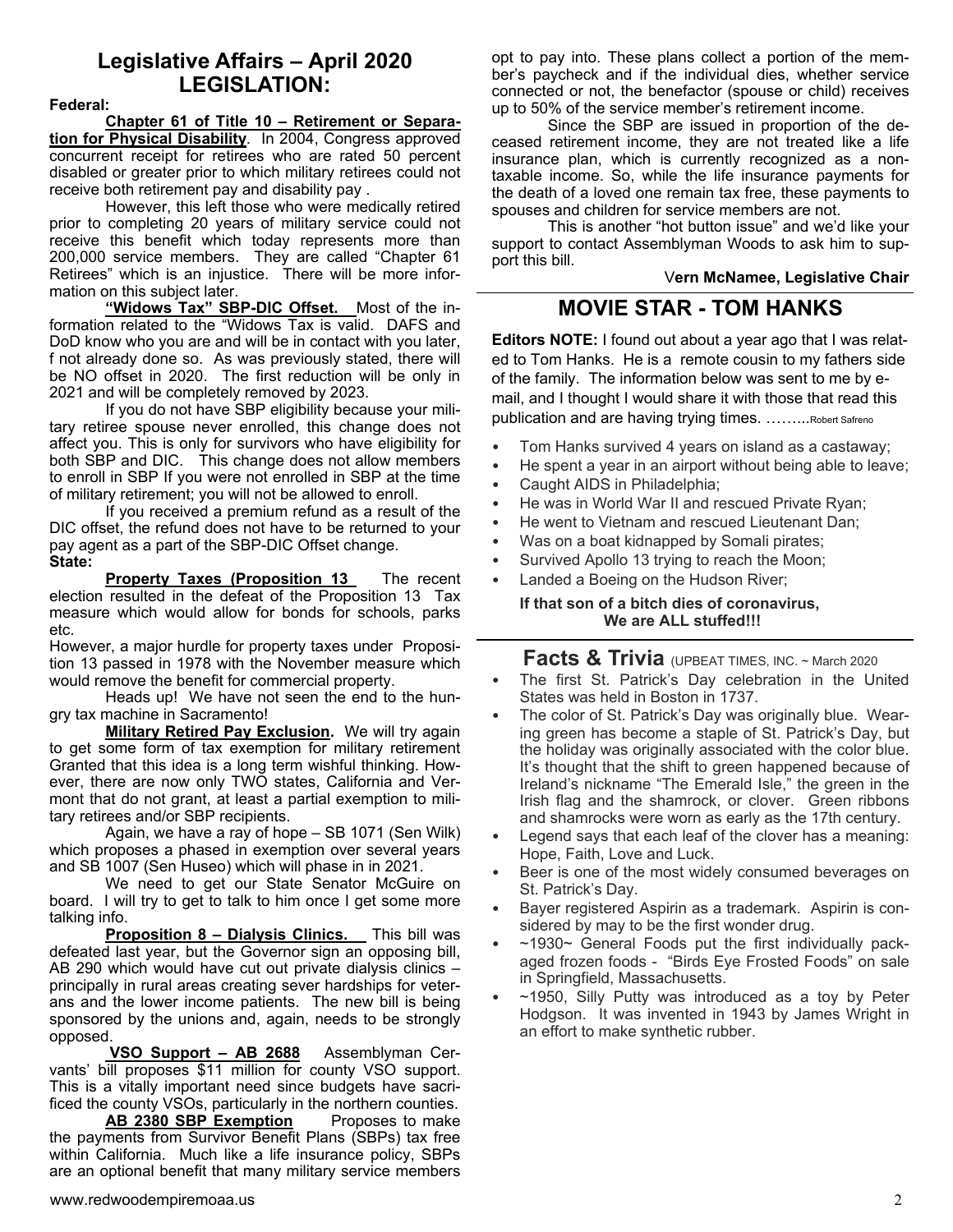

## **Col. Thomas Philip Kelly, Jr.**  October 2, 1936 - February 24, 2020

Santa Rosa attorney Thomas P. Kelly, Jr., 83, died February 24, 2020 after an extended illness. Tom was born in Fort Worth, Texas, to Thomas P. Kelly, Sr. and Cecilia E. Kelly (née Rice) and grew up in several Texas cities, eventually graduating from Central Catholic High School in San Antonio. From there he worked his way through college and law school at the University of Texas at Austin as a brakeman on the Southern Pacific Railroad. Tom landed his first civilian job with the SP in San Francisco after duty in Vietnam in the Air Force Judge Advocate General's Corps. In San Francisco, Tom met and married a lovely English girl, Joyce Mary Wright.

 Upon moving to Santa Rosa, he became a founding member of Anderson, MacDonald, Belden and Kelly and was with that firm for many years before forming his own firm. Throughout his life and even from the hospital bed, Tom maintained a lifelong commitment to putting in extra hours every week to serve his clients. His example was catching: all of his three children, Tom III (Melissa Jones) of Santa Rosa, John (Gianna) of Sonoma, and Heather Trachtenberg of Houston, Texas are all practicing lawyers. Tom is also survived by six brothers and sisters, Dr. Katherine Montgomery of North Adams, Mass.; William, Hugh Rice, Peter, and James Tynan of Houston; and Mary Kelly Pauwels of Austin, Texas, three of whom are also lawyers.

In addition to Joyce and their three children, Tom is survived by seven grandchildren: Arthur Thomas Kelly of Petaluma; Miles, Clara and Ruby Trachtenberg of Houston; Allegra, Sienna and Margaux Kelly of Sonoma; by eleven nieces and nephews in New York, Texas, Minnesota and California, by a large extended family of Irish Americans in Central Texas, and by Irish Catholic cousins overseas in counties Kildare and Down.

 After leaving active duty in the Air Force, Tom remained proudly active in the reserves, eventually attaining the rank of full Colonel in the Judge Advocate General's Corps at the time of his retirement.

 Tom was a devout Catholic and a long-time member of St. Eugene's Parish where he served as a lector and on the finance committee for decades. He was also a law professor at Empire Law School, past president of the Sonoma County chapter of the Military Officers Association of America, a long-time member and past president of the Empire Breakfast Club, and an enduring advocate for the Eritrean Community in Santa Rosa. Tom was awarded the famed glass hammer when inducted into the Construction Hall of Fame by the North Coast Builders Exchange in 2017.

 At the time of his passing, he was the most senior member of the Sonoma County Bar Association and had received 50-year member awards from the State Bar of Texas and the State Bar of California. Tom was a voracious reader: at one point he was said to have read every book on the shelves of the Santa Rosa library dealing with history and diplomacy, and by the time of his death he had read tens of thousands of serious nonfiction books. But he preserved a special place for his family and also formed a special bond with Rufus, the family Brittany Spaniel, and Georgia, a stray orange cat adopted by the family. Tom will be greatly missed by all.

 Family and friends are invited to attend Vigil services on Monday, March 9th at 6:00 P.M. at Daniels Chapel of the Roses, 1225 Sonoma Ave., Santa Rosa, CA 95405, Funeral Mass on Tuesday, March 10th at 11:00 A.M. at St. Eugene Cathedral, 2323 Montgomery Dr., Santa Rosa, CA 95405 followed by a burial at Calvary Catholic Cemetery at 2930 Bennett Valley Rd., Santa Rosa, CA 95404. In lieu of flowers, donations may be made to Law Enforcement Chaplaincy Services at sonomacountychaplains.org.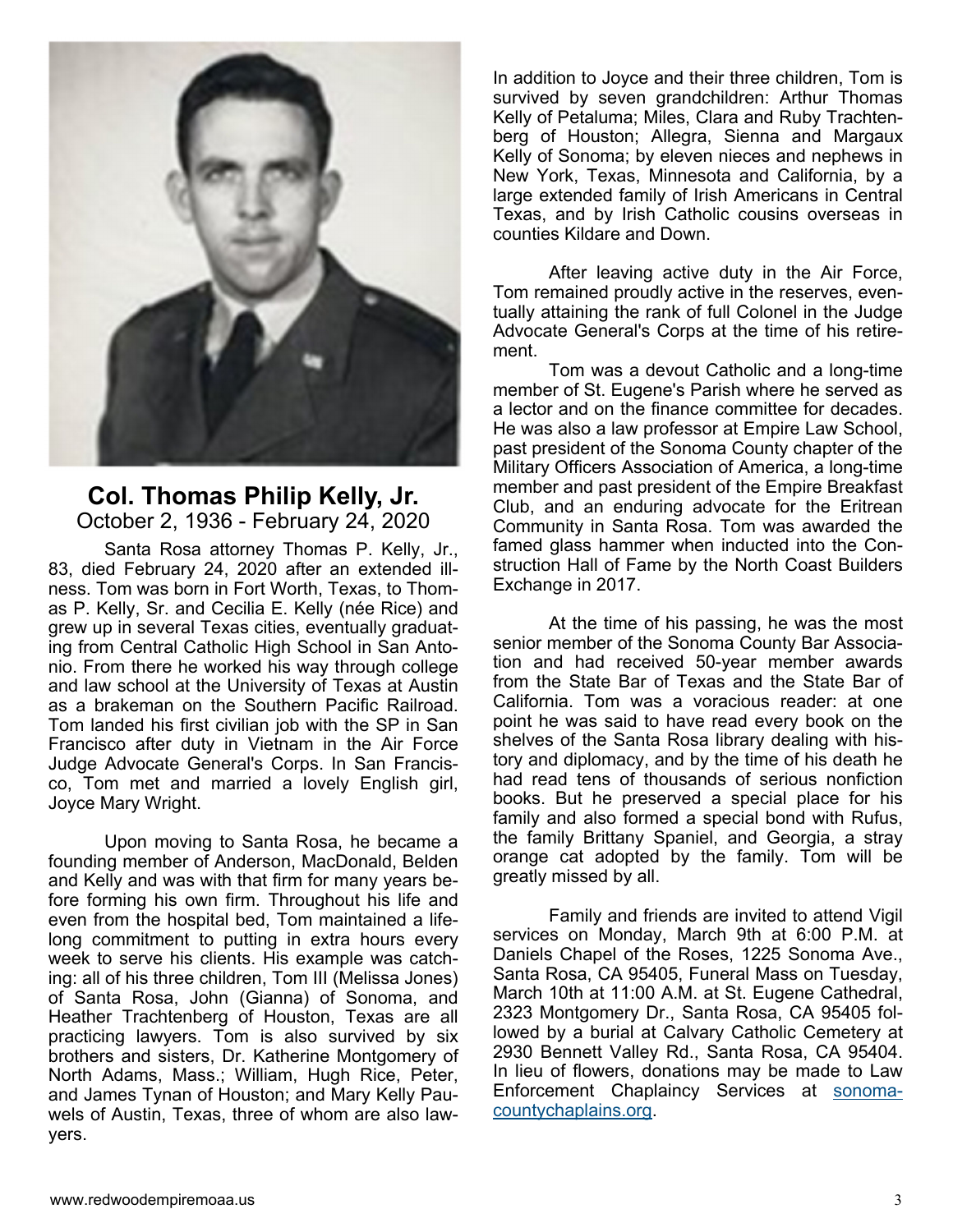

**CAPT ROMAN J. "Romie" SCHNEIDER, USA**  Roman "Romie" J. Schneider, DDS

Roman passed into eternal life on March 4, 2020. He is survived by his loving spouse, Patricia, Patty, Schneider and his children: Thomas (Laura) Schneider, Elk Grove, CA, Joseph (Monique) Schneider, Tacoma, WA, Constance Schneider, Torrence, CA, Jeanne (William) Muttera, Susanville, CA, Mark (Carisa) Schneider, Sammamish, WA, Daniel (Kathryn) Schneider, Elk Grove, CA, John (Naomi) Schneider, Lake Tapps WA, Monica (Drew) Ramsay, Sebastopol, CA.

 He is also survived by fourteen grandchildren, four great-grandchildren, his siblings: Leon (Elizabeth decd) Schneider, Danville, CA, Claude (Mary Aquin decd) Schneider, Gainesville, GA, Marilyn (Rudy) Lorbiecki,-Sartell, MN, Dorothy (Robert decd) Berg, Waite Park MN, and numerous cousins, nieces and nephews

. He is preceded in death by his first wife, Eileen Kelly Schneider-the mother of their eight children, his parents, Dorothy and Louis Schneider, brothers Melvin and Ardwin (Marilyn) Schneider and greatgrandchild Dakota Schneider.

 Roman was born and raised in St. Cloud, MN, the oldest of seven siblings. Following graduation from Cathedral HS, he attended St. John's College, Collegeville, MN, for his pre-dental courses before entering Marquette University-Milwaukee, WI. While at Marquette, Roman was a PFC in the US Army. In 1944 all dental students were released from service at the convenience of the government. He graduated from the Marquette School of Dentistry in March 1946.

 Following graduation, Roman set up his dental office in La Crosse, WI, where he practiced for four months before being called back into military service. He served as a Captain in the US Army Dental Corp **Fin occupied Korea and Japan until 1948. Following an H**honorary discharge, he again set up practice in La **Crosse where he practiced for ten years. In 1959, he I** moved his family to Santa Rosa were he practiced **until he retired in 1989. During his 43 years as a den**tist, Roman set up continuing education programs in La Crosse and Santa Rosa, he served on numerous **Follocards and committees on the local, state and nation-All level. In 1971, he was named the Redwood Empire Dental Society "Dentist of the Year."** ì

 Roman was active in many civic and religious brganizations. He was a Life Member of the American Legion having joined in 1945. He was an Honorary Life Member of the Knights of Columbus. 3rd and 4th Degree and a Life Member of the American Dental Association. He was a past president of the California Dental Association and a past president of the Sons in Retirement-Luther Burbank Branch 17, a 40 year member of Kiwanis Clubs of Santa Rosa were he instituted the "Most Improved Sophomore Award". He began skiing at age 50 and became a member of the Santa Rosa Ski Club, skiing until age 84. He was a former Docent at the Luther Burbank Home & Gardens.

 In 2008 Roman took up woodcarving, became a member of the Sonoma County Woodcarvers and the California Carvers Guild. He became an accomplished woodcarver winning many blue ribbons and Best of Show awards at local and state competitions.

 Roman was an avid gardener and he enjoyed having something blooming in his yard year round.

 Lafferty & Smith Colonial Chapel (4321 Sonoma Highway, Santa Ross, 95409) will provide visitation hours on Thursday, March 26, 2020 from 11:00 a.m. to 8 p.m. A Vigil/Rosary Service will be held in the Main Chapel at 7:00 p.m.

 Family and friends are invited to attend his Funeral Mass on Friday, March 27, 2020 at 9:30 a.m. at the St. Rose of Lima Catholic Church (398 Tenth Street, Santa Rosa, CA 95401). A reception in the Parish Hall will follow the Mass. All are invited to attend the Graveside Committal Service at 2:00 p.m. at Calvary Catholic Cemetery (2930 Bennett Valley Road, Santa Rosa, CA 95404).

 Should friends desire, contributions in Roman's name may be sent to the St. Rose of Lima Restoration Fund (Address above), Sutter Hospice (110 Stoney Point Road, #200C, Santa Rosa, CA) or the charity of your choice.

*Published Online in the Press Democrat from Mar. 18 to Mar. 22, 2020*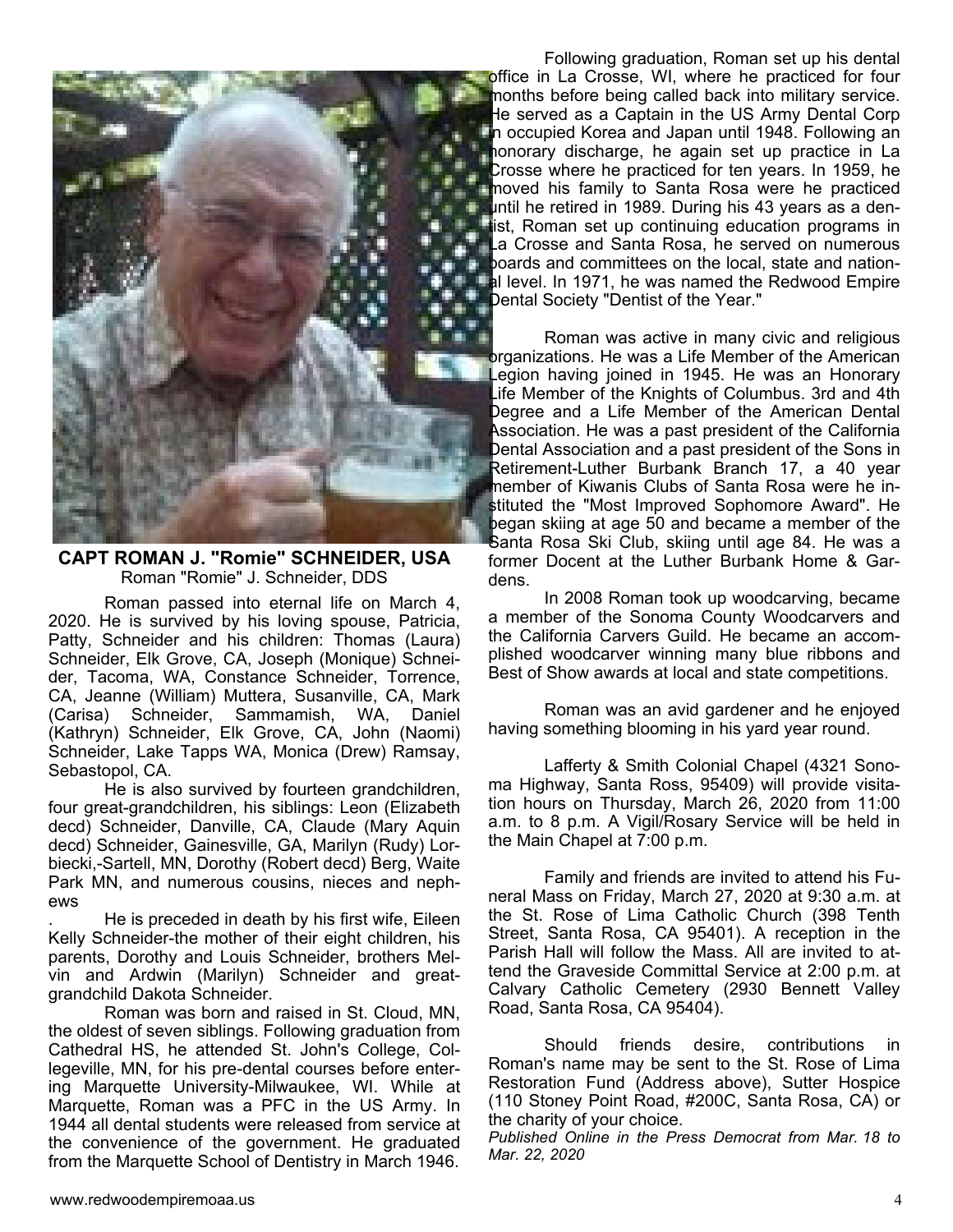|         | (A Sonoma County Main Chapter event; all members are more than welcome)                                                                                                                                                                                       |  |  |  |  |
|---------|---------------------------------------------------------------------------------------------------------------------------------------------------------------------------------------------------------------------------------------------------------------|--|--|--|--|
|         | <b>Buffet Luncheon, Thursday April 23, 2020</b><br>Flamingo Resort & Hotel, 2777 4th Street, Santa Rosa<br>Socializing 11:00 to 11:45 am, Meeting starts, Lunch 12:00 noon<br>Cost (including tax and tip) - Price \$27.00                                    |  |  |  |  |
|         | Salad: Spinach, Romaine, & Endive Salad, carrots, cucumbers, olives, cherry tomatoes,<br>Parmesan cheese. Fresh Rolls & Butter                                                                                                                                |  |  |  |  |
|         | <b>Lunch: CHICKEN CORDON BLEU</b><br><b>RICE PILAF, Seasonal Vegetables.</b><br>Fresh Rolls & Butter                                                                                                                                                          |  |  |  |  |
|         | Dessert: Chef's Selection of Desserts. Coffee service, Tea available upon request and Iced Tea.<br>Enclosed is my check for my advanced reservation persons $@$ \$27.00 each. \$                                                                              |  |  |  |  |
|         |                                                                                                                                                                                                                                                               |  |  |  |  |
|         | Note: Pay At Door - Walk-Ins (no reservation or unpaid reservations) is \$30.00 per person.                                                                                                                                                                   |  |  |  |  |
|         | Enclosed is \$_________ for the Col. Brey Scholarship Fund (Fully Tax Deductible)                                                                                                                                                                             |  |  |  |  |
|         | Guest Speaker: Unknown at time of publication                                                                                                                                                                                                                 |  |  |  |  |
|         |                                                                                                                                                                                                                                                               |  |  |  |  |
| Guests: |                                                                                                                                                                                                                                                               |  |  |  |  |
|         | Make check (s) payable to: RECMOAA<br>To: MOAA, Redwood Empire Chapter, P.O. Box 2801, Santa Rosa, CA 95405<br>"Contact the Chapter Secretary @ 707-795-3963, prior to 10:00am, Wednesday<br>before the Thursday event to request a refund on prepaid meals." |  |  |  |  |



**PUB CRAWL**  *"5thPublication"* 

**by Ken Johnson** 

I'm not a Brit, but I enjoy a cold

beer, especially in the company of good friends. Please join me as I start a new event for all our MOAA members. No agenda, just a place and a time where we can gather and share a beer or two and talk about items of interest to all of us. I'm looking for a place that is easy for all of us to get to, and someplace that's quiet so we can gather in our own little corner and just talk and have time together. I'm setting our next event at the **Toad in The Hole** pub (bar) located at 116 5th Street in Santa Rosa. They have a good selection of beer and a great menu for fish and chips. They have weekly specials on Mondays, so why not start there! We will try again to meet on the first Monday, at 5:00pm, May 4th may be next? **NOTE: This is not just for the guys, the wives or spouses are more that welcome**. Our time and date for future meetings will be up to the needs of interested members. This is just the start of a fun way to get together and have great times together. I'm open to any input and suggestions, so call me at 408-466-6764.

## **EDITORS NOTE:**

Advice just received prior to publication

**Putting a drink in each room of my house today and calling it a "PUB CRAWL"** 

# **Chapter Event Refund Policy**

By Tim Morgan, Treasurer

Over the past year, due to several different reasons, no shows at chapter events (Luncheon, Dinners, etc.) have become a problem for accounting. For events held at the Flamingo Hotel, we are required to provide the hotel an estimate of the expected attendance at the event. We are typically charged by the Flamingo a fee based on our estimate of this number. When a prepaid member is unable to attend the event, for whatever reason the Chapter is expected to pay the Flamingo for that meal. If we know ahead of time (any time prior to 10am on Wednesday before the Thursday event), that the member can't make it (and/or the number of guests change), we can adjust the head count estimate to the Flamingo and avoid this problem. At the February 2020 Board meeting, a policy on no show refunds was determined. The policy is as follows:

#### **RECMOAA – Event Refund Policy**

For members who have paid in advance for an event and for any reason, determine that they will be unable to attend that event, a refund will be provided to the member, if the chapter Secretary is contacted prior to 10am on the Wednesday before the event. Upon request the member also may optionally indicate to the Secretary that funds be directed to the Col. Brey Scholarship Fund in lieu of a refund. After 10am Wednesday, should a prepaid member fail to show at the event, the funds will be directed to the Chapter General Fund.

If there are any questions about this policy, please contact Tim Morgan, Treasurer (707-695-9293).